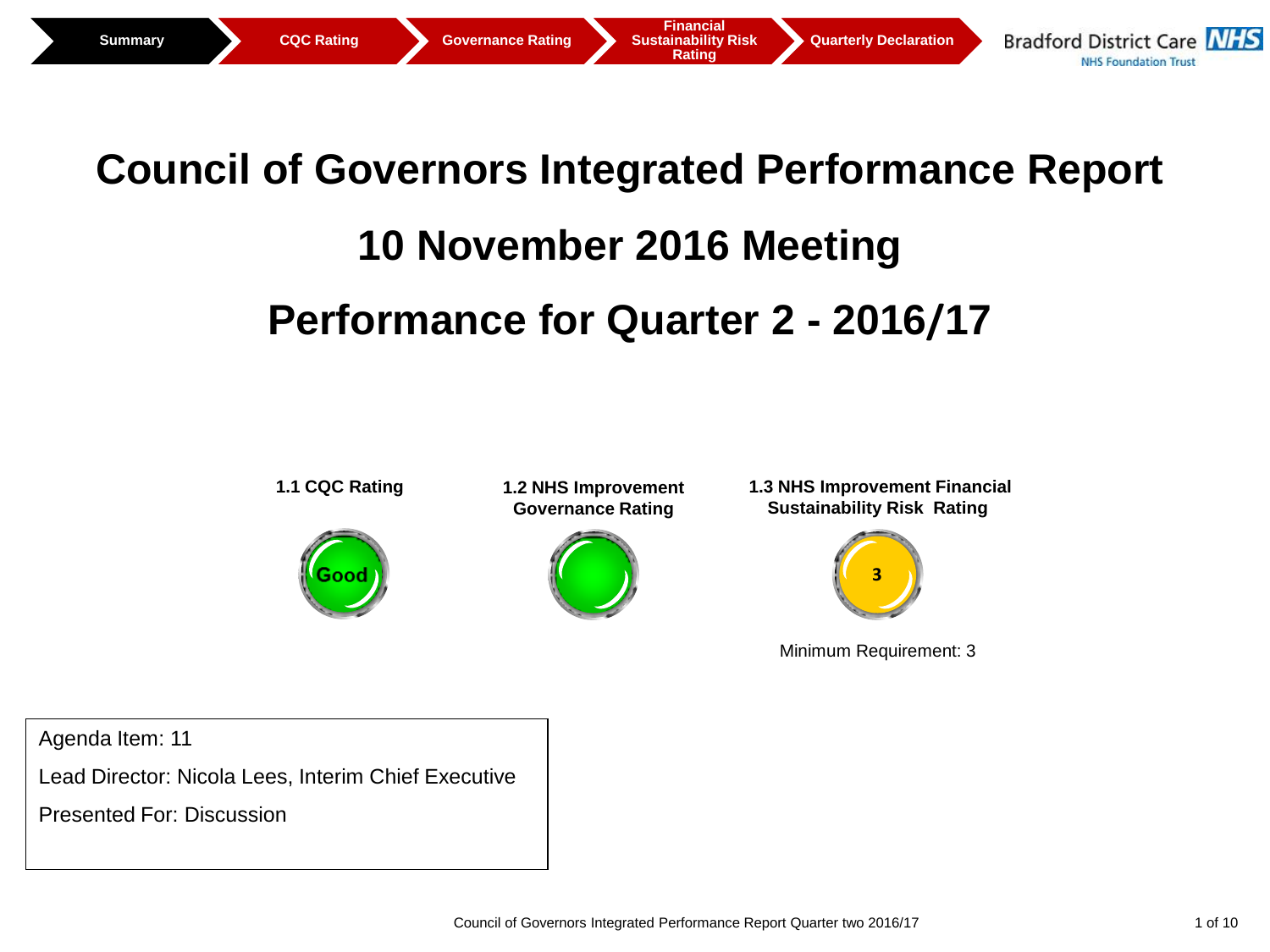|                      | The slide shows key issues that were highlighted to Board in the Board Integrated Performance Report.                                                                                     |
|----------------------|-------------------------------------------------------------------------------------------------------------------------------------------------------------------------------------------|
|                      | Governors have separate access to this report.                                                                                                                                            |
| <b>Section</b>       | <b>Key Highlights</b>                                                                                                                                                                     |
| <b>NHS</b>           | • All quarter 2 NHS Improvement performance requirements have been met.                                                                                                                   |
| <b>Improvement</b>   | Indicators M10 & M11 – The new national waiting time standards for Improving Access to                                                                                                    |
|                      | Psychological Therapies (IAPT) apply from April 2016. The Trust is consistently meeting the                                                                                               |
|                      | new standards and exceeds national benchmarks.                                                                                                                                            |
|                      | Following a period of national consultation NHS Improvement published its Single Oversight<br>$\bullet$                                                                                   |
|                      | Framework in September 2016. This sets out a new single approach to oversee NHS trusts                                                                                                    |
|                      | and foundation trusts. The framework confirms operational and quality metrics against which                                                                                               |
|                      | provider performance will be monitored and assessed. The framework applies from 1 October<br>and significantly changes the basket of indicators that will be reviewed by NHS Improvement. |
| <b>Quality</b>       | One Duty of Candour incident was reported in quarter 2, concerning a patient who was<br>$\bullet$                                                                                         |
|                      | prescribed Lamotrogine in 2015 and claims it has caused them Steve-Johnsons Syndrome.                                                                                                     |
|                      | The number of suspected suicides has increased compared to 2015/16. The Trust has a<br>$\bullet$                                                                                          |
|                      | Suicide Reduction Steering Group in place to review all suicides within the organisation (and                                                                                             |
|                      | any learning as a response) and to support the development of a suicide prevention strategy                                                                                               |
|                      | both for the Trust and for West Yorkshire as a whole. The National Confidential Inquiry into                                                                                              |
|                      | Suicide and Homicide by People with Mental Illness published in October 2016 indicates that                                                                                               |
|                      | the number of deaths by suicide for mental health patients in the UK has risen in recent years.                                                                                           |
|                      | Sickness absence remains above the Trust's 4.0% target and the Integrated Performance<br>$\bullet$                                                                                        |
|                      | Reports (IPR) outline responses to both short term and long term absence.                                                                                                                 |
|                      | Labour turnover remains above the Trust target of 10%. The IPR outlines issues and actions<br>$\bullet$                                                                                   |
|                      | relating to the retention of staff, particularly in specialist in-patient services and acute in-patient                                                                                   |
|                      | services where labour turnover, vacancy and sickness absence rates are higher.                                                                                                            |
| <b>Business Unit</b> | Issues identified for escalation to the Board relate to financial pressures and risks captured within                                                                                     |
|                      | the finance slides.                                                                                                                                                                       |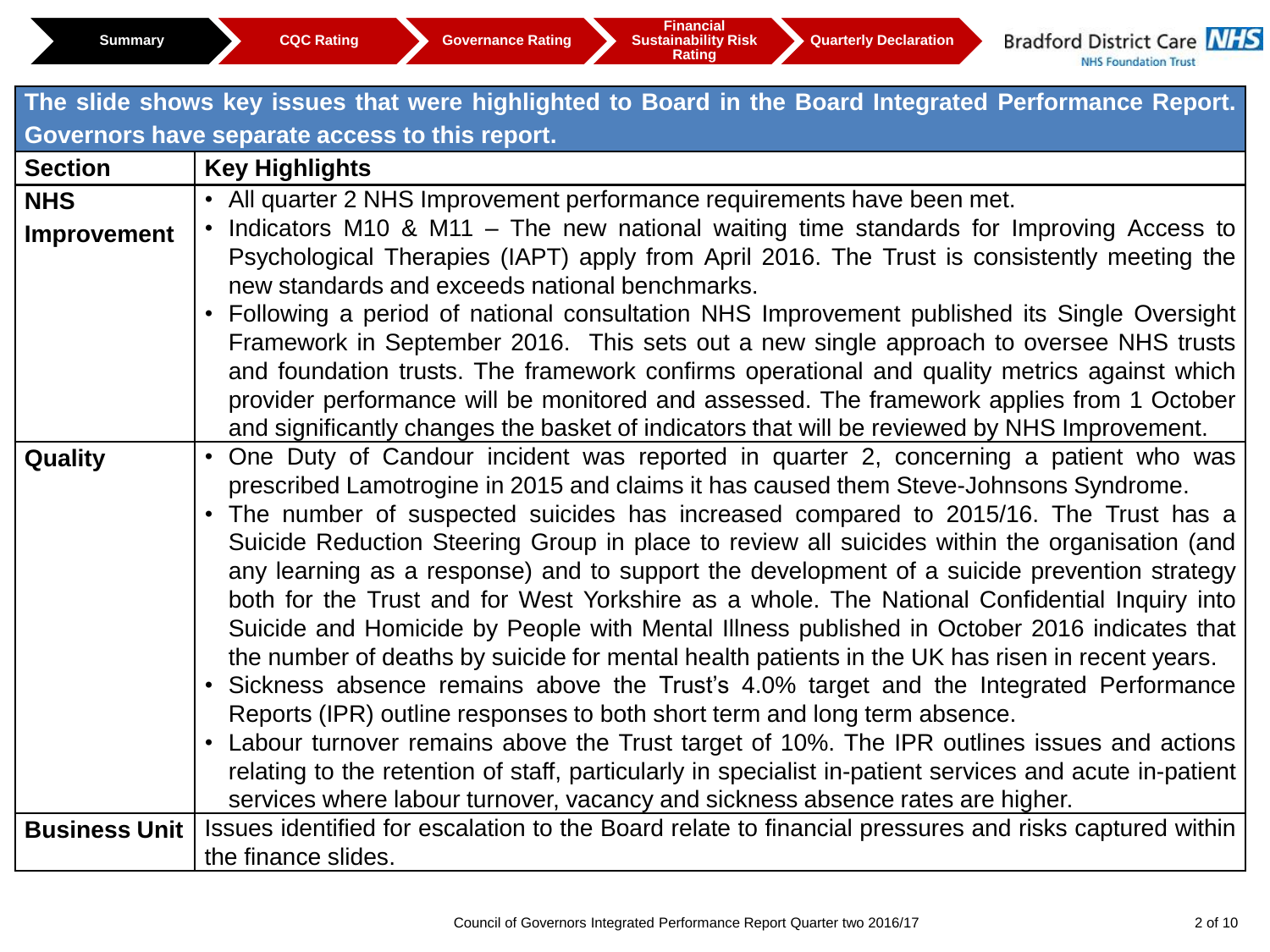**Rating** 

|                | The slide shows key issues that were highlighted to Board in the Board Integrated Performance Report. Governors have                                                                                                             |  |  |  |  |  |  |  |  |  |
|----------------|----------------------------------------------------------------------------------------------------------------------------------------------------------------------------------------------------------------------------------|--|--|--|--|--|--|--|--|--|
|                | separate access to this report.                                                                                                                                                                                                  |  |  |  |  |  |  |  |  |  |
| <b>Section</b> | <b>Key Highlights</b>                                                                                                                                                                                                            |  |  |  |  |  |  |  |  |  |
| Change         | • The 2016/17 Change Programme consists of 8 transformational and 30 transactional (cost improvement) projects.                                                                                                                  |  |  |  |  |  |  |  |  |  |
| Programme      | Of 8 transformational projects, 3 are on track and rated green, 4 are rated amber and 1 is rated red.                                                                                                                            |  |  |  |  |  |  |  |  |  |
|                | <b>Estates/Document Storage</b> – In the absence of a records rationalisation strategy, the £125k cost improvement saving                                                                                                        |  |  |  |  |  |  |  |  |  |
|                | will not be achieved. The Change Programme Board has agreed to close this project. It will be re-scoped for 2017/18,                                                                                                             |  |  |  |  |  |  |  |  |  |
|                | following completion of the Trust's records strategy and with a narrower focus on non clinical records opportunities.                                                                                                            |  |  |  |  |  |  |  |  |  |
|                | Agile Project and Agile Resources Reductions - The first Trust site to be set up with agile infrastructure is nearing                                                                                                            |  |  |  |  |  |  |  |  |  |
|                | completion. Forecast savings in 2016/17 for travel costs have already been achieved. 2017/18 workforce planning is                                                                                                               |  |  |  |  |  |  |  |  |  |
|                | behind schedule. The impacts of this are exacerbated by an abridged planning timescale. Urgent Business Unit and<br>Corporate actions have been prioritised for review by the Executive Management Team during November.         |  |  |  |  |  |  |  |  |  |
|                | <b>IM&amp;T</b> – Telephony – There is a non recurrent shortfall of £153k in the savings forecasted for 2016/17 though                                                                                                           |  |  |  |  |  |  |  |  |  |
|                | additional potential recurrent savings of £100k have been identified from 2017/18.                                                                                                                                               |  |  |  |  |  |  |  |  |  |
|                | Care Packages and Pathways - Clustering performance remains below target (82% vs 95% target). Cluster based                                                                                                                      |  |  |  |  |  |  |  |  |  |
|                | 'shadow' tariffs are planned in 2017/18 with 95% clustering target achievement therefore being targeted prior to this.                                                                                                           |  |  |  |  |  |  |  |  |  |
| <b>Finance</b> | Performance at the end of September highlights the ongoing challenges of delivery during 2016/17 and signifies the<br>$\bullet$                                                                                                  |  |  |  |  |  |  |  |  |  |
|                | need for continued and urgent remedial attention.                                                                                                                                                                                |  |  |  |  |  |  |  |  |  |
|                | 5 key indicators are rated amber with the Statement of Comprehensive Income rated red.<br>$\bullet$                                                                                                                              |  |  |  |  |  |  |  |  |  |
|                | The Trust planned to make a surplus of £666k at the end of the period but has reported a £224k deficit and adverse<br>$\bullet$                                                                                                  |  |  |  |  |  |  |  |  |  |
|                | plan variance of £890k despite receipt of Moor Lane overage at month 5.                                                                                                                                                          |  |  |  |  |  |  |  |  |  |
|                | Cost improvements are £196k behind plan at the end of the period, but offset non-recurrently through the high risk<br>$\bullet$                                                                                                  |  |  |  |  |  |  |  |  |  |
|                | cost improvement plan (CIP) reserve. Further details and mitigating actions are highlighted later.<br>Capital expenditure is £313k below plan, reflecting slippage on both Estates and IM&T schemes and uncommitted<br>$\bullet$ |  |  |  |  |  |  |  |  |  |
|                | contingency reserves (for known in-year pressures) of £14k.                                                                                                                                                                      |  |  |  |  |  |  |  |  |  |
|                | The position achieves a Financial Sustainability Risk Rating (FSRR) of 3 (planned FSRR 4). Whilst we forecast an                                                                                                                 |  |  |  |  |  |  |  |  |  |
|                | outturn FSRR of 4 this depends on delivering challenging actions in the coming months. Whilst FSRR headroom                                                                                                                      |  |  |  |  |  |  |  |  |  |
|                | rose to £450k at month 6 the primary focus is achieving the £1,350k control total and £790k Sustainability Funding.                                                                                                              |  |  |  |  |  |  |  |  |  |
| <b>Summary</b> | The Board Integrated Performance Report shows strong performance against non financial targets in quarter 2 but a<br>$\bullet$                                                                                                   |  |  |  |  |  |  |  |  |  |
|                | number of challenging financial pressures requiring robust ongoing management and oversight if the Trust is to                                                                                                                   |  |  |  |  |  |  |  |  |  |
|                | achieve 2016/17 plan requirements.                                                                                                                                                                                               |  |  |  |  |  |  |  |  |  |
|                | Correlation of quality information (including patient experience and safety related measures) performance, finance,                                                                                                              |  |  |  |  |  |  |  |  |  |
|                | workforce and health and safety information has taken place and did not identify any areas of particular concern.                                                                                                                |  |  |  |  |  |  |  |  |  |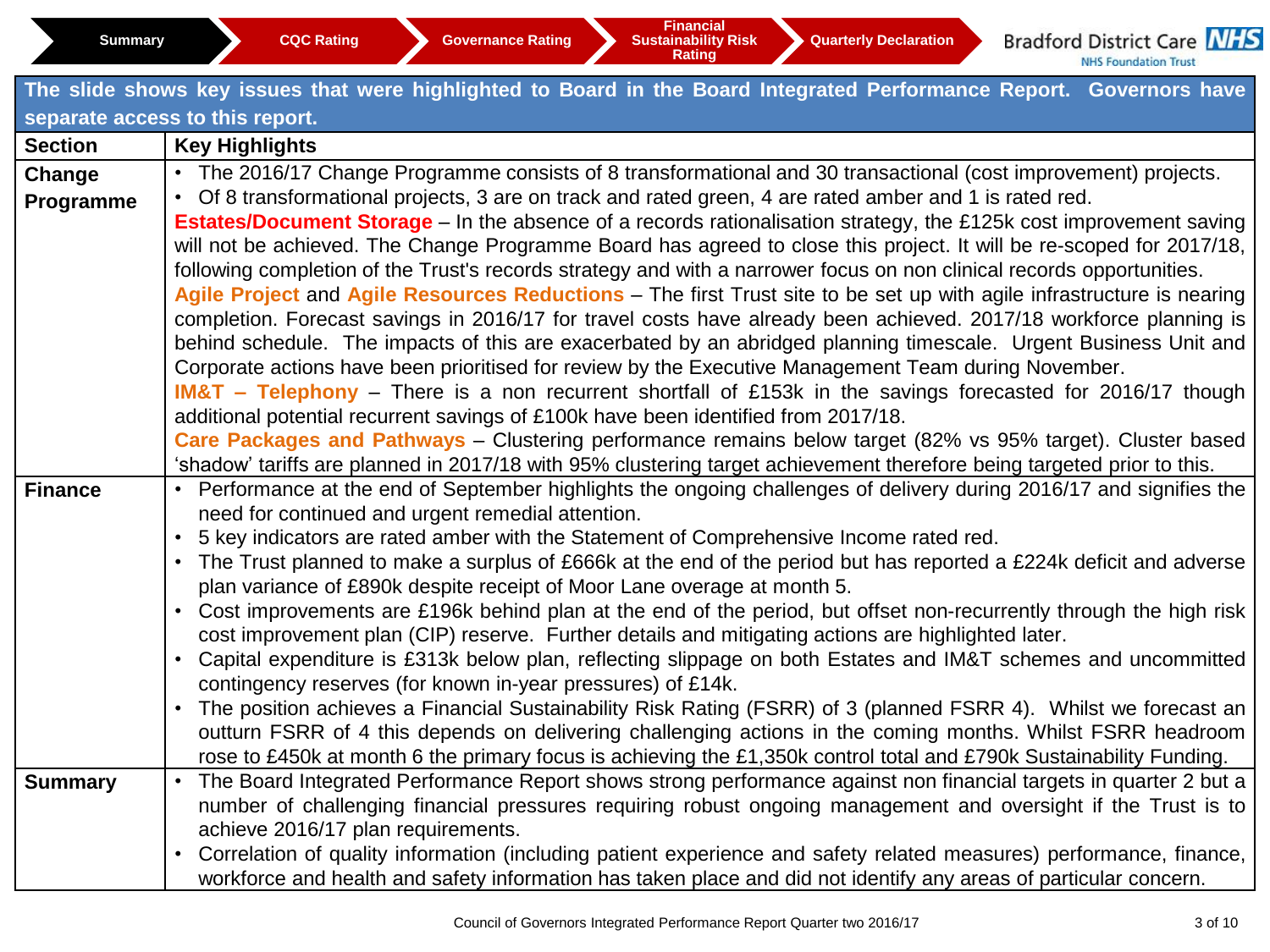# **1.1 CQC Compliance**

| <b>Description</b>              | This slide provides more detail in relation to the Care Quality Commission (CQC)<br>Rating shown on slide 1 (button 1.1).<br>This rating reflects the outcome of the CQC inspection of Trust services<br>conducted in January 2016 and will remain unchanged until the CQC conduct a<br>further inspection. |
|---------------------------------|-------------------------------------------------------------------------------------------------------------------------------------------------------------------------------------------------------------------------------------------------------------------------------------------------------------|
| <b>Quarter 2</b><br>performance | No change since quarter 1 report; the Trust has been awarded a rating of 'good' for<br>each of the 5 CQC questions, with a rating of good overall. The CQC identified various<br>aspects of good practice; they did not identify any recommendations or actions for<br>improvement.                         |
| Projected<br>Performance        | The rating of good will remain until such time the CQC conducts any further<br>inspections.<br>The Trust has in place an internal self-assessment process to provide assurance that<br>the requirements continue to be met.                                                                                 |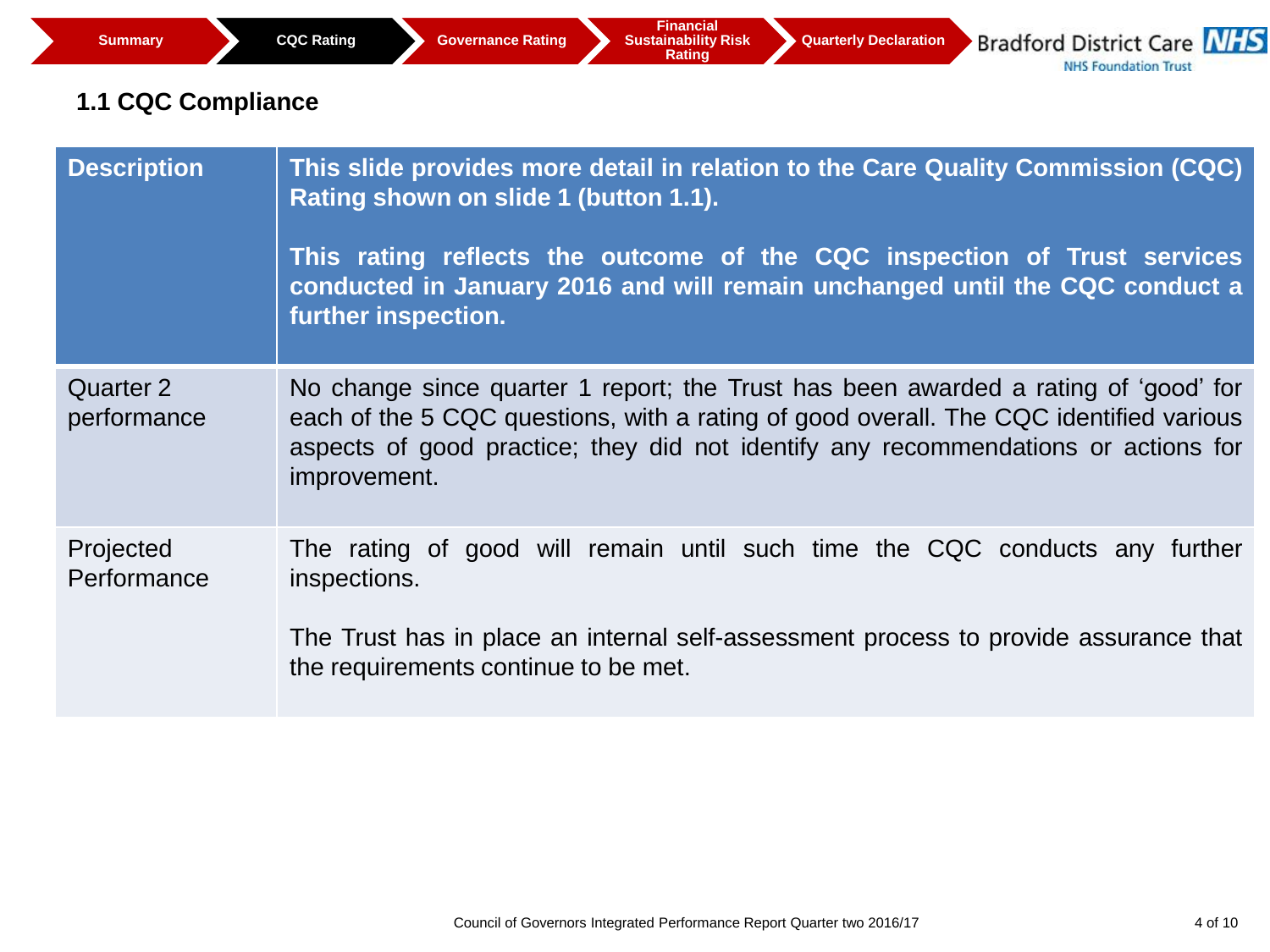| <b>Summary</b>                  | <b>Financial</b><br><b>Bradford District Care NHS</b><br><b>CQC Rating</b><br><b>Governance Rating</b><br><b>Sustainability Risk</b><br><b>Quarterly Declaration</b><br><b>Rating</b><br><b>NHS Foundation Trust</b>                                                                                                                                                                                                                                                                                                                                                                    |
|---------------------------------|-----------------------------------------------------------------------------------------------------------------------------------------------------------------------------------------------------------------------------------------------------------------------------------------------------------------------------------------------------------------------------------------------------------------------------------------------------------------------------------------------------------------------------------------------------------------------------------------|
|                                 | <b>1.2 NHS Improvement Governance Rating</b>                                                                                                                                                                                                                                                                                                                                                                                                                                                                                                                                            |
| <b>Description</b>              | The following NHS Improvement slide shows the Trust's performance against<br>national targets for providers of mental health and community services.<br>Indicators cover a range of access, data quality and outcome targets.                                                                                                                                                                                                                                                                                                                                                           |
|                                 | NHS Improvement expects NHS foundation trusts to meet the national targets,<br>achieving 'green' rated performance for each indicator, each quarter.                                                                                                                                                                                                                                                                                                                                                                                                                                    |
|                                 | NHS Improvement uses performance against national targets alongside other<br>information e.g. inspection outcomes to assess the strength of governance at<br>foundation trust. This is the "NHS Improvement Governance Rating" on slide 1<br>(button 1.2).                                                                                                                                                                                                                                                                                                                              |
| <b>Quarter 2</b><br>Performance | Performance is scrutinised at monthly Business Unit performance meetings and<br>Directors' Business and Transformation Governance meetings chaired by the Chief<br>Executive.<br>The Trust's assessment of governance rating is green, meaning no governance                                                                                                                                                                                                                                                                                                                            |
|                                 | concerns are evident.                                                                                                                                                                                                                                                                                                                                                                                                                                                                                                                                                                   |
| Projected<br>Performance        | In October the Board has received shadow reporting of Trust performance against the<br>new Single Oversight Framework operational performance metrics, together with an<br>assessment of forecast achievement. Whilst full achievement of most indicators is<br>projected (for example waiting times for Improving Access to Psychological Therapies,<br>Early Intervention in Psychosis and dental services referral to treatment), some<br>indicators are more challenging (for example routinely delivering cardio-metabolic<br>assessment and treatment for people with psychosis). |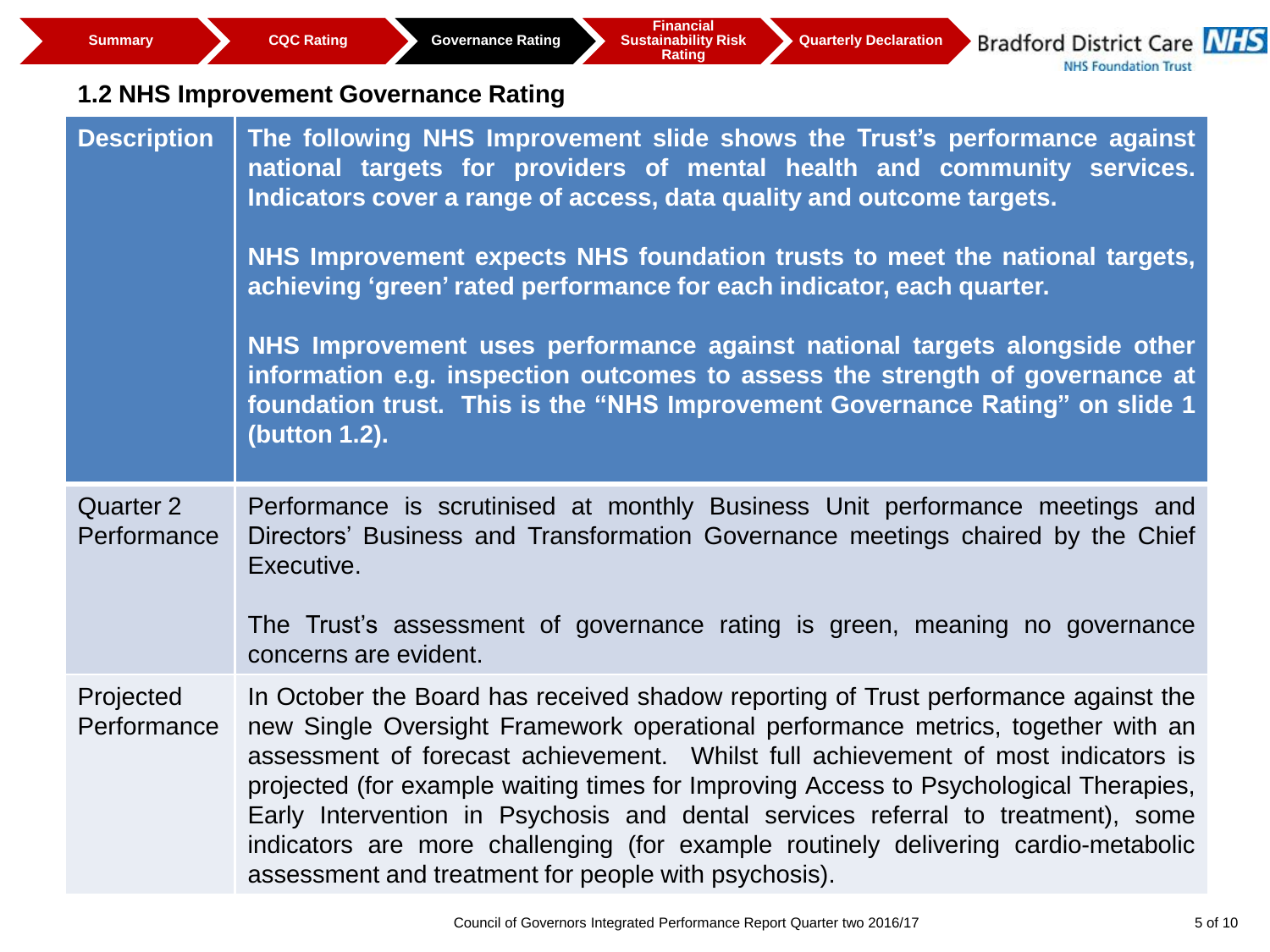

#### **1.2 NHS Improvement Indicators – Quarter 2 2016/17**

| Indicator      | Indicator                                                                                                                                                                   |                                                |                | 2015/16 2015/16 | 2016/17     | 2016/17        | Indicator | Indicator                                                                            |               | 2015/16        | 2015/16 | 2016/17 | 2016/17        |
|----------------|-----------------------------------------------------------------------------------------------------------------------------------------------------------------------------|------------------------------------------------|----------------|-----------------|-------------|----------------|-----------|--------------------------------------------------------------------------------------|---------------|----------------|---------|---------|----------------|
| No.            |                                                                                                                                                                             | <b>Target</b>                                  | Q <sub>3</sub> | Q4              | Q1          | Q <sub>2</sub> | No.       |                                                                                      | <b>Target</b> | Q <sub>3</sub> | Q4      | Q1      | Q <sub>2</sub> |
|                |                                                                                                                                                                             |                                                | Outturn        | Outturn         | Outturn     | Outturn        |           |                                                                                      |               | Outturn        | Outturn | Outturn | Outturn        |
| M <sub>3</sub> | RTT dental 18 weeks waits - incomplete pathways<br>(Number of patients who have waited 18 weeks or<br>less/Number of patients waiting)                                      | 92.0%                                          |                |                 |             | 100.0%         | M12       | Access to health care for people with a learning<br>disability                       | 6 Green       |                |         |         | 6 Green        |
| M4             | Mental Health Delayed Transfers of Care                                                                                                                                     | $\leq 7.5\%$                                   |                |                 |             | 0.0%           | M13       | Community services data completeness: Referral to<br>treatment information           | 50.0%         |                |         |         | 66.0%<br>Q1    |
| M <sub>5</sub> | Admission to inpatients services had access to Crisis<br><b>Resolution Home Treatment Teams</b>                                                                             | 95.0%                                          |                |                 |             | 100.0%         | M14       | Community services data completeness: Referral<br>information                        | 50.0%         |                |         |         | 91.9%<br>Q1    |
| M7             | Early intervention in Psychosis (EIP): People<br>experiencing a first episode of psychosis treated with<br>a NICE approved care package within two weeks of<br>referral     | 50.0%                                          |                |                 | 74.2%       | 64.2%          | M15       | Data completeness treatment activity information                                     | 50.0%         |                |         |         | 99.4%<br>Q1    |
| M <sub>8</sub> | Care Programme Approach patients receiving follow-<br>up contact within 7 days of discharge                                                                                 | 95.0%                                          |                |                 |             | 97.5%          | M16       | Mental Health data completeness: identifiers                                         | 97.0%         |                |         |         | 99.5%          |
| M <sub>9</sub> | Care Programme Approach patients having formal<br>review within 12 months                                                                                                   | 95.0%                                          |                |                 |             | 97.1%          | M17       | Mental health data completeness: outcomes for<br>patients on Care Programme Approach | 50.0%         |                |         |         | 75.8%          |
| M10            | 2.a. People with common mental health conditions<br>referred to the Improving Access to Psychological<br>Therapies programme will be treated within 6 weeks<br>of referral  | $Q1 - 10%$<br>Q2 - 20%<br>Q3 - 30%<br>Q4 - 60% | 85.0%<br>Q3    | 88.8%<br>Q4     | 91.5%<br>Q1 |                |           |                                                                                      |               |                |         |         |                |
| M11            | 2.b. People with common mental health conditions<br>referred to the Improving Access to Psychological<br>Therapies programme will be treated within 18 weeks<br>of referral | Q1 - 50%<br>Q2 - 60%<br>Q3 - 70%<br>Q4 - 80%   | 94.7%<br>Q3    | 97.9%<br>Q4     | 98.1%<br>Q1 |                |           |                                                                                      |               |                |         |         |                |
|                |                                                                                                                                                                             |                                                |                |                 |             |                |           |                                                                                      |               |                |         |         |                |
|                | All quarter 2 NHS Improvement requirements have been achieved.                                                                                                              |                                                |                |                 |             |                |           |                                                                                      |               |                |         |         |                |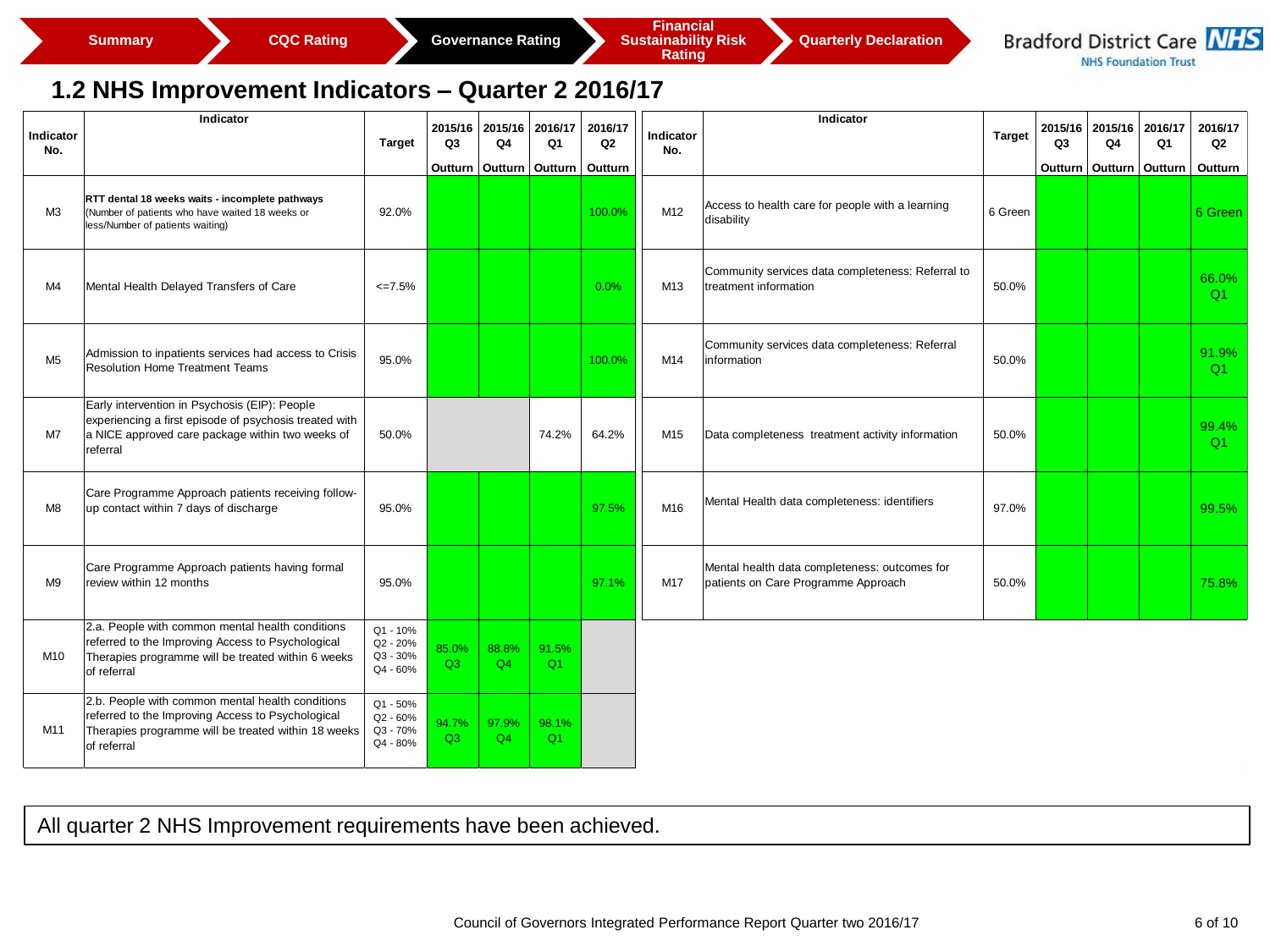# **1.3 NHS Improvement Financial Sustainability Risk Rating**

| <b>Description</b>       | The following NHS Improvement slide shows the Trust's performance against the<br>national metrics for measuring financial risk and other key financial performance<br>measures. The NHS Improvement rating comprises four measures:<br><b>Capital Servicing Capacity</b><br>1.<br>2. Liquidity<br>3. I&E Margin<br>4. Variance From Plan<br>NHS Improvement used these measures to assess the overall level of financial risk<br>of an NHS foundation trust until 30 September 2016. A score of 4 represents the<br>lowest possible risk (the best rating) with a minimum required score of 3. This is<br>the NHS Improvement Financial Sustainability Risk Rating (FSRR) on slide 1<br>(button 1.3).<br>Following publication by NHS Improvement of the Single Oversight Framework,<br>quarter 2 is the last period in which the Financial Sustainability Risk Rating will<br>apply. A new Use of Resources score will apply from October 2016. Going forward<br>a score of 4 will represent the highest possible risk (the worst rating) with a<br>minimum required score of 2. |
|--------------------------|-----------------------------------------------------------------------------------------------------------------------------------------------------------------------------------------------------------------------------------------------------------------------------------------------------------------------------------------------------------------------------------------------------------------------------------------------------------------------------------------------------------------------------------------------------------------------------------------------------------------------------------------------------------------------------------------------------------------------------------------------------------------------------------------------------------------------------------------------------------------------------------------------------------------------------------------------------------------------------------------------------------------------------------------------------------------------------------|
| Quarter 2<br>Performance | Financial performance is scrutinised at monthly Business Unit Performance meetings and<br>Director/Deputy Director meetings chaired by the Chief Executive. The Executive<br>Management Team and the Finance Business & Investment Committee review the<br>quarter end position prior to consideration by the Board and submission to NHS<br>Improvement. Using the FSRR the Trust's risk rating is 3.                                                                                                                                                                                                                                                                                                                                                                                                                                                                                                                                                                                                                                                                            |
| Projected<br>Performance | The position reflects achievement of a FSRR of 3 compared to a plan FSRR of 4. The<br>Trust forecasts achieving an outturn FSRR of 4 in quarter 4 (or 1 under the new Single<br>Oversight Framework) but this depends on delivering targeted actions in Q3 and Q4.<br>10                                                                                                                                                                                                                                                                                                                                                                                                                                                                                                                                                                                                                                                                                                                                                                                                          |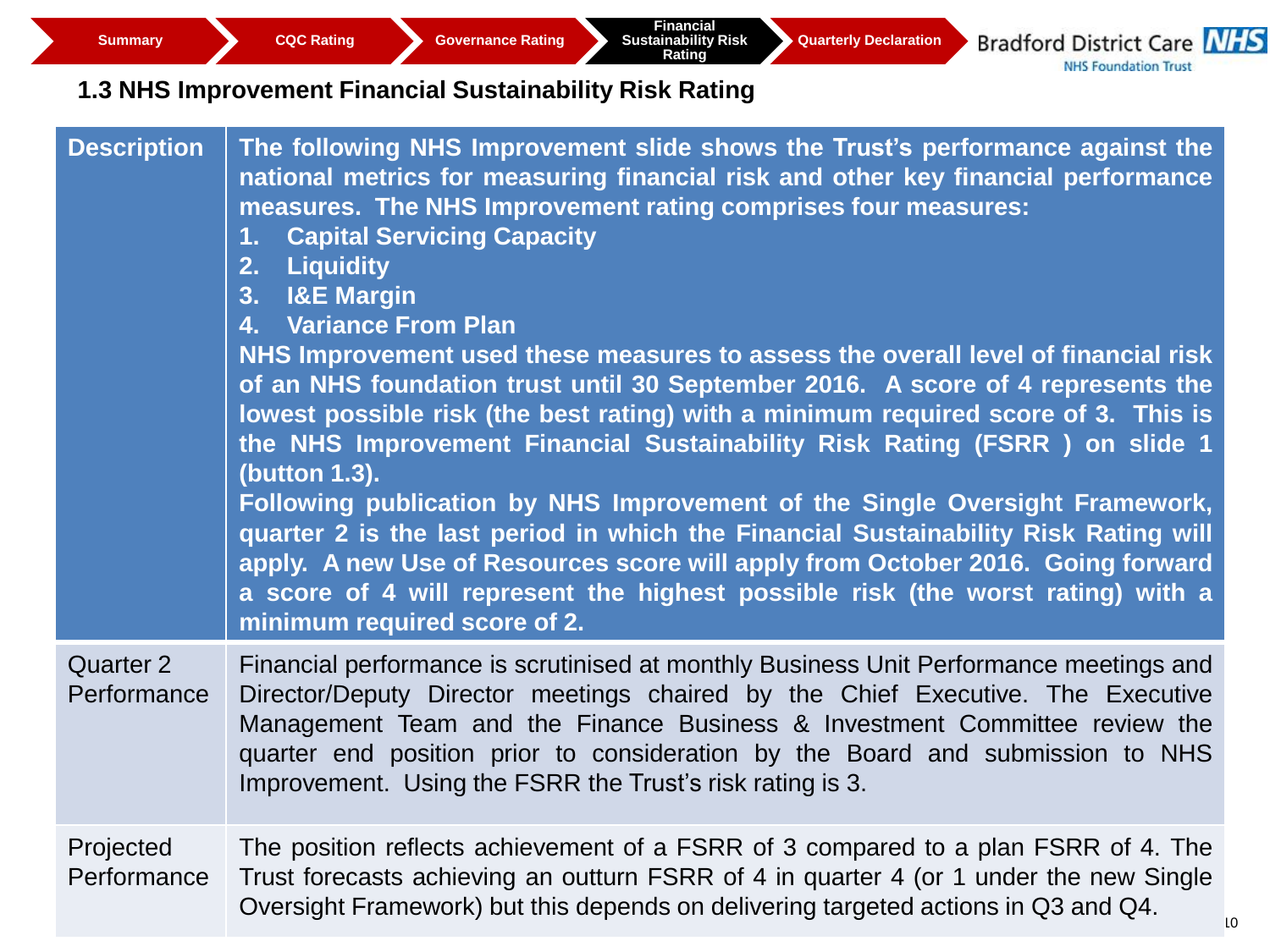**Quarterly Declaration** 

**Bradford District Care NHS NHS Foundation Trust** 

# **1.3 NHS Improvement Financial Sustainability Risk Rating**

| <b>Financial Sustainability Risk Ratings for</b><br><b>Bradford District Care NHS Foundation Trust</b> |                                                   |                                                     |                                                |                                                  |  |
|--------------------------------------------------------------------------------------------------------|---------------------------------------------------|-----------------------------------------------------|------------------------------------------------|--------------------------------------------------|--|
|                                                                                                        | <b>Plan For</b><br><b>YTD ending</b><br>30-Sep-16 | <b>Actual For</b><br><b>YTD ending</b><br>30-Sep-16 | <b>Plan For</b><br>Year<br>ending<br>31-Mar-17 | <b>Actual For</b><br>Year<br>ending<br>31-Mar-17 |  |
| <b>Capital Service Cover rating</b>                                                                    | 4                                                 | 3                                                   | 4                                              |                                                  |  |
| <b>Liquidity rating</b>                                                                                | 4                                                 | 4                                                   | 4                                              | 4                                                |  |
| <b>I&amp;E Margin rating</b>                                                                           | 4                                                 | $\overline{2}$                                      | 4                                              | 4                                                |  |
| <b>I&amp;E Margin Variance From Plan rating</b>                                                        | $\overline{\mathbf{3}}$                           | $\overline{2}$                                      | $\overline{3}$                                 | 3                                                |  |
| <b>Overall Financial Sustainability Risk Rating</b>                                                    | 4                                                 | 3                                                   | 4                                              | 4                                                |  |
|                                                                                                        |                                                   |                                                     |                                                |                                                  |  |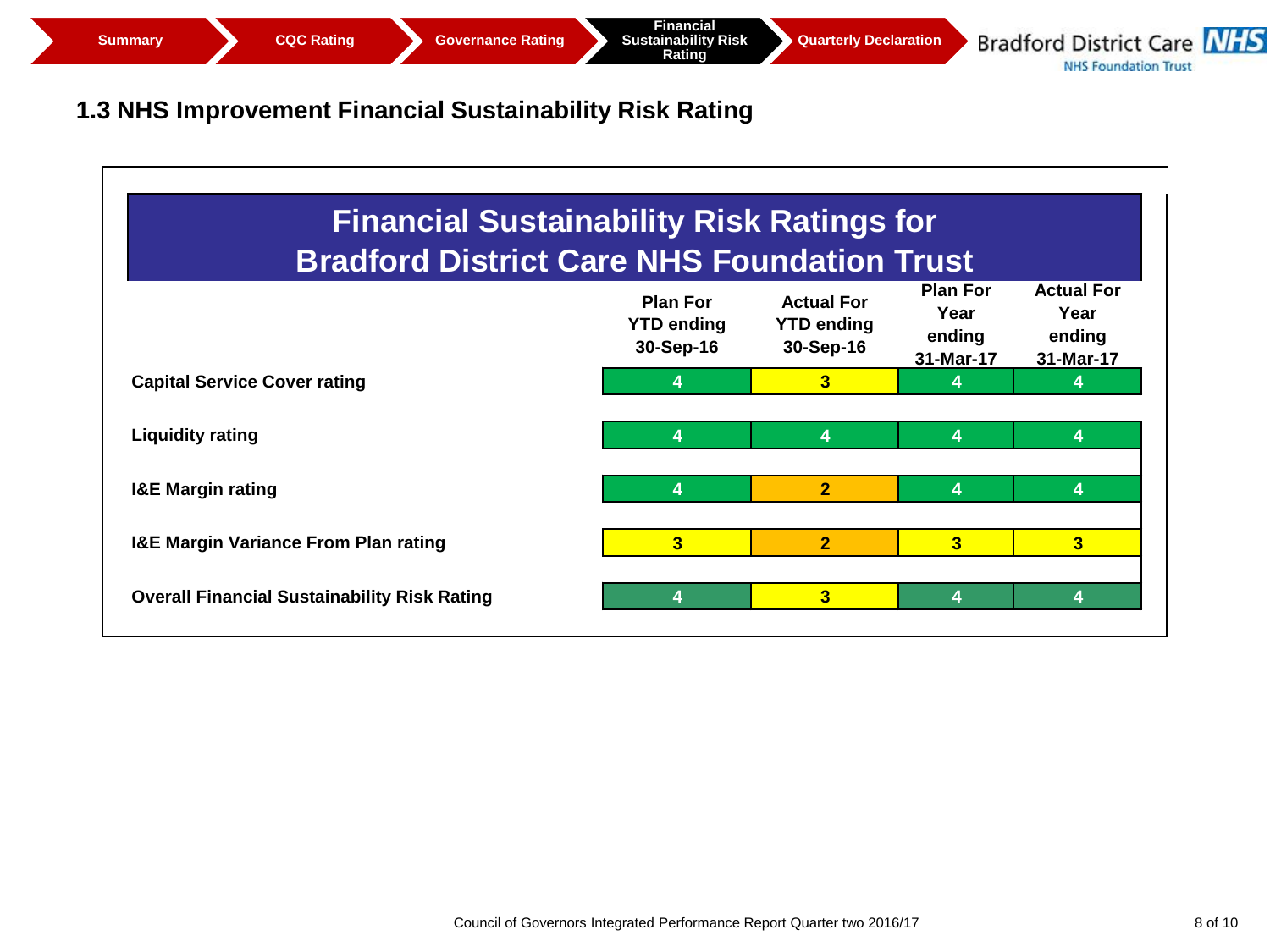**Quarterly Declaration** 

**Bradford District Care NHS NHS Foundation Trust**